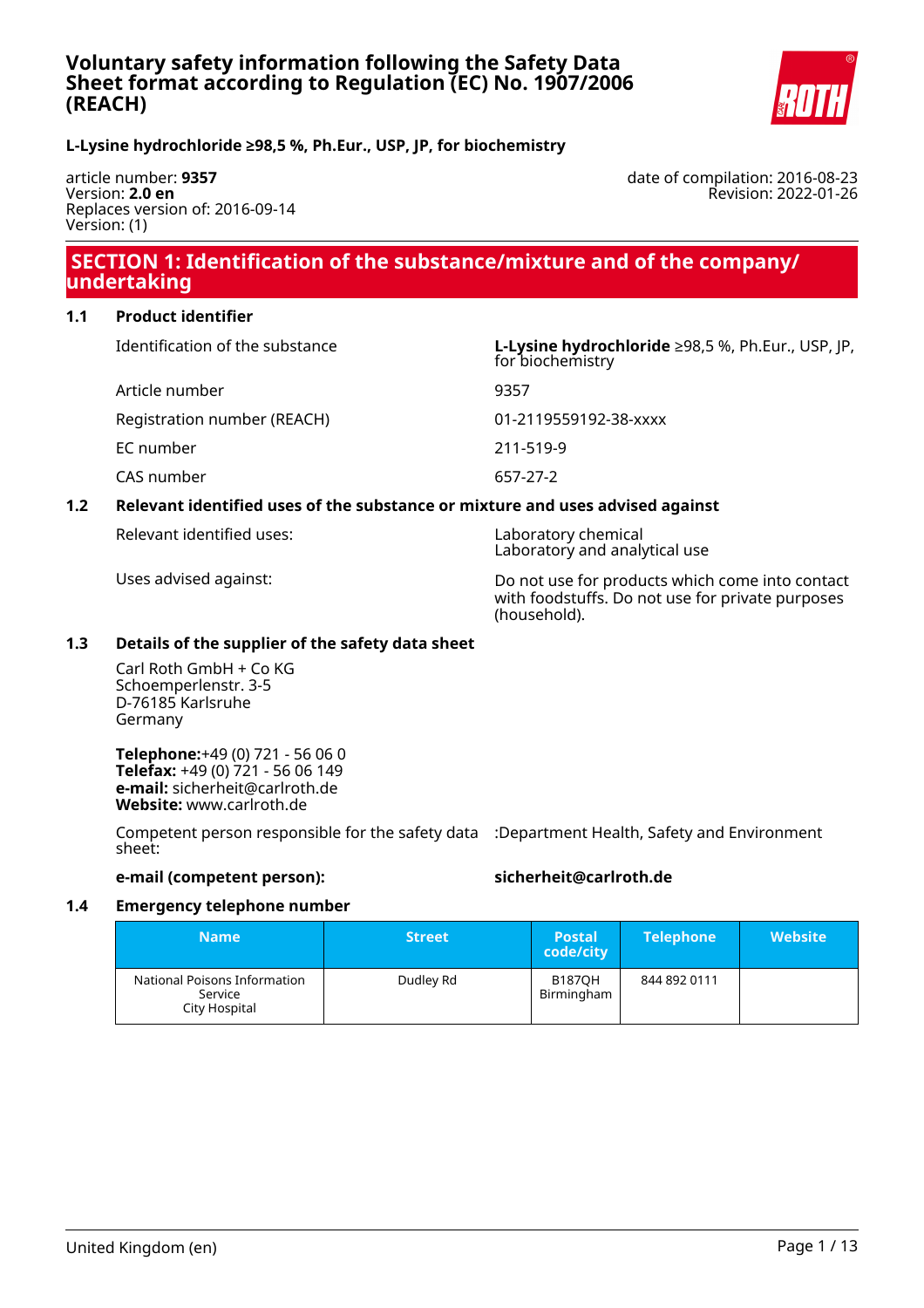

**L-Lysine hydrochloride ≥98,5 %, Ph.Eur., USP, JP, for biochemistry**

article number: **9357**

# **SECTION 2: Hazards identification**

**2.1 Classification of the substance or mixture**

### **Classification according to Regulation (EC) No 1272/2008 (CLP)**

This substance does not meet the criteria for classification in accordance with Regulation No 1272/ 2008/EC.

### **2.2 Label elements**

# **Labelling according to Regulation (EC) No 1272/2008 (CLP)** not required

**2.3 Other hazards**

### **Results of PBT and vPvB assessment**

According to the results of its assessment, this substance is not a PBT or a vPvB.

# **SECTION 3: Composition/information on ingredients**

#### **3.1 Substances**

| Name of substance | L-Lysine hydrochloride  |
|-------------------|-------------------------|
| Molecular formula | $C_6H_{15}CIN_2O_2$     |
| Molar mass        | 182,7 $9/_{\text{mol}}$ |
| REACH Reg. No     | 01-2119559192-38-xxxx   |
| CAS No            | 657-27-2                |
| EC No             | 211-519-9               |

# **SECTION 4: First aid measures**

# **4.1 Description of first aid measures**



**General notes** Take off contaminated clothing.

# **Following inhalation**

Provide fresh air.

**Following skin contact**

Rinse skin with water/shower.

# **Following eye contact**

Rinse cautiously with water for several minutes.

#### **Following ingestion**

Rinse mouth. Call a doctor if you feel unwell.

**4.2 Most important symptoms and effects, both acute and delayed** Symptoms and effects are not known to date.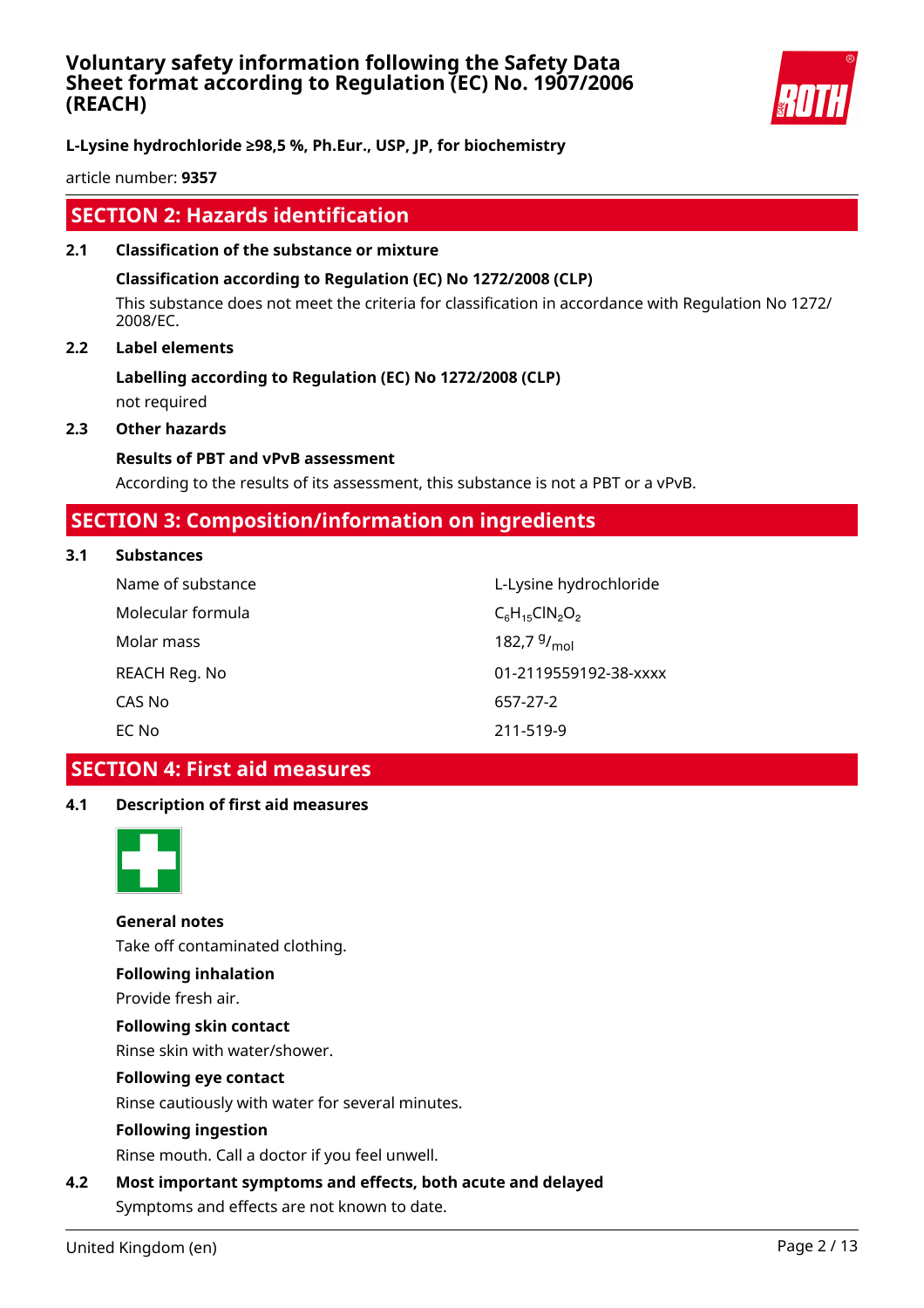

**L-Lysine hydrochloride ≥98,5 %, Ph.Eur., USP, JP, for biochemistry**

article number: **9357**

# **4.3 Indication of any immediate medical attention and special treatment needed** none

# **SECTION 5: Firefighting measures**

### **5.1 Extinguishing media**



#### **Suitable extinguishing media**

co-ordinate firefighting measures to the fire surroundings water, foam, alcohol resistant foam, dry extinguishing powder, ABC-powder

#### **Unsuitable extinguishing media**

water jet

#### **5.2 Special hazards arising from the substance or mixture**

Combustible.

#### **Hazardous combustion products**

In case of fire may be liberated: Nitrogen oxides (NOx), Carbon monoxide (CO), Carbon dioxide (CO₂)

#### **5.3 Advice for firefighters**

In case of fire and/or explosion do not breathe fumes. Fight fire with normal precautions from a reasonable distance. Wear self-contained breathing apparatus.

# **SECTION 6: Accidental release measures**

#### **6.1 Personal precautions, protective equipment and emergency procedures**



#### **For non-emergency personnel**

No special measures are necessary.

#### **6.2 Environmental precautions**

Keep away from drains, surface and ground water.

# **6.3 Methods and material for containment and cleaning up**

#### **Advice on how to contain a spill**

Covering of drains. Take up mechanically.

#### **Advice on how to clean up a spill**

Take up mechanically.

#### **Other information relating to spills and releases**

Place in appropriate containers for disposal. Ventilate affected area.

#### **6.4 Reference to other sections**

Hazardous combustion products: see section 5. Personal protective equipment: see section 8. Incompatible materials: see section 10. Disposal considerations: see section 13.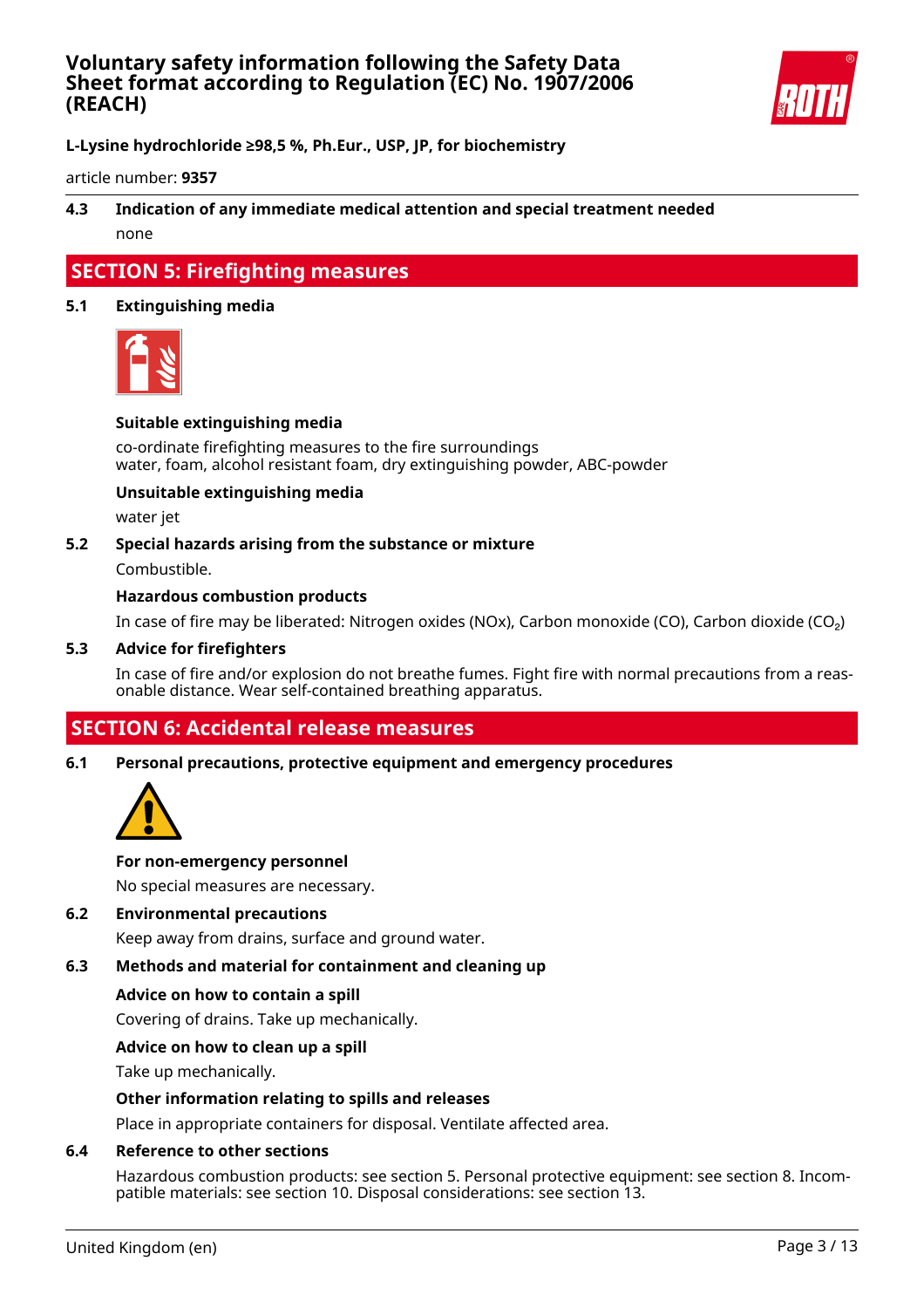

**L-Lysine hydrochloride ≥98,5 %, Ph.Eur., USP, JP, for biochemistry**

article number: **9357**

# **SECTION 7: Handling and storage**

- **7.1 Precautions for safe handling** No special measures are necessary. **Advice on general occupational hygiene** Keep away from food, drink and animal feedingstuffs.
- **7.2 Conditions for safe storage, including any incompatibilities** Store in a dry place.

**Incompatible substances or mixtures**

Observe hints for combined storage.

**Consideration of other advice:**

**Specific designs for storage rooms or vessels**

Recommended storage temperature: 15 – 25 °C

**7.3 Specific end use(s)**

No information available.

# **SECTION 8: Exposure controls/personal protection**

### **8.1 Control parameters**

# **National limit values**

# **Occupational exposure limit values (Workplace Exposure Limits)**

This information is not available.

# **Human health values**

| <b>Relevant DNELs and other threshold levels</b> |                                  |                                              |                   |                            |  |
|--------------------------------------------------|----------------------------------|----------------------------------------------|-------------------|----------------------------|--|
| <b>Endpoint</b>                                  | <b>Threshold</b><br><b>level</b> | <b>Protection goal,</b><br>route of exposure | Used in           | <b>Exposure time</b>       |  |
| <b>DNEL</b>                                      | $67.1 \,\mathrm{mq/m^3}$         | human, inhalatory                            | worker (industry) | chronic - systemic effects |  |
| <b>DNEL</b>                                      | 381 mg/kg bw/<br>day             | human, dermal                                | worker (industry) | chronic - systemic effects |  |

#### **Environmental values**

|               |                                  | Relevant PNECs and other threshold levels |                                       |                              |
|---------------|----------------------------------|-------------------------------------------|---------------------------------------|------------------------------|
| End-<br>point | <b>Threshold</b><br><b>level</b> | <b>Organism</b>                           | <b>Environmental com-</b><br>partment | <b>Exposure time</b>         |
| <b>PNEC</b>   | 10 $mg/1$                        | aquatic organisms                         | sewage treatment plant<br>(STP)       | short-term (single instance) |

#### **8.2 Exposure controls**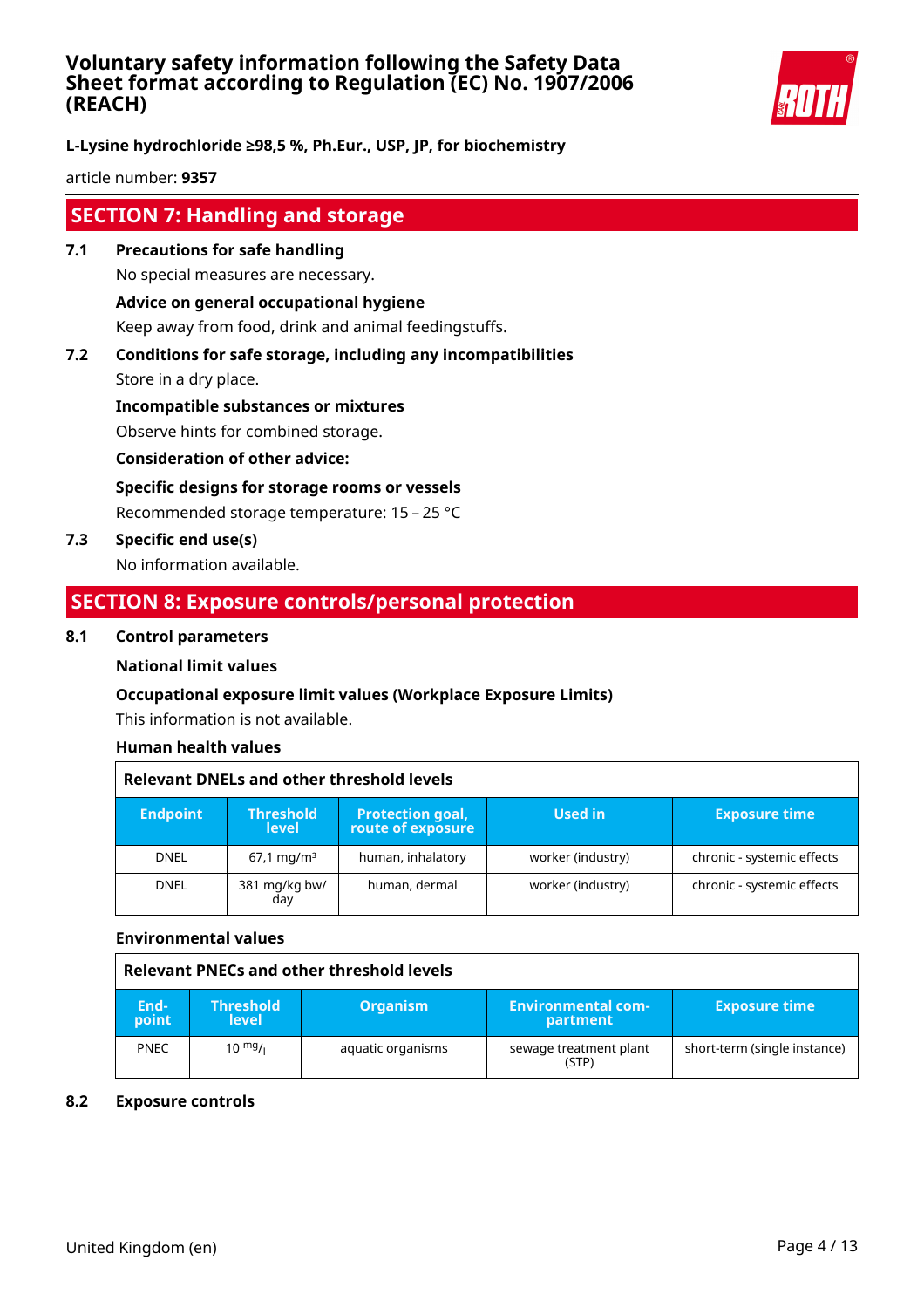

**L-Lysine hydrochloride ≥98,5 %, Ph.Eur., USP, JP, for biochemistry**

article number: **9357**

### **Individual protection measures (personal protective equipment)**

### **Eye/face protection**



Use safety goggle with side protection.

### **Skin protection**



### **• hand protection**

Wear suitable gloves. Chemical protection gloves are suitable, which are tested according to EN 374.

#### **• type of material**

NBR (Nitrile rubber)

#### **• material thickness**

>0,11 mm

### **• breakthrough times of the glove material**

>480 minutes (permeation: level 6)

#### **• other protection measures**

Take recovery periods for skin regeneration. Preventive skin protection (barrier creams/ointments) is recommended.

### **Respiratory protection**



Respiratory protection necessary at: Dust formation. Particulate filter device (EN 143). P1 (filters at least 80 % of airborne particles, colour code: White).

#### **Environmental exposure controls**

Keep away from drains, surface and ground water.

# **SECTION 9: Physical and chemical properties**

# **9.1 Information on basic physical and chemical properties**

| Physical state                                              | solid                      |
|-------------------------------------------------------------|----------------------------|
| Form                                                        | crystalline                |
| Colour                                                      | whitish                    |
| Odour                                                       | faintly perceptible        |
| Melting point/freezing point                                | 262 °C at 1.013 hPa (ECHA) |
| Boiling point or initial boiling point and boiling<br>range | not determined             |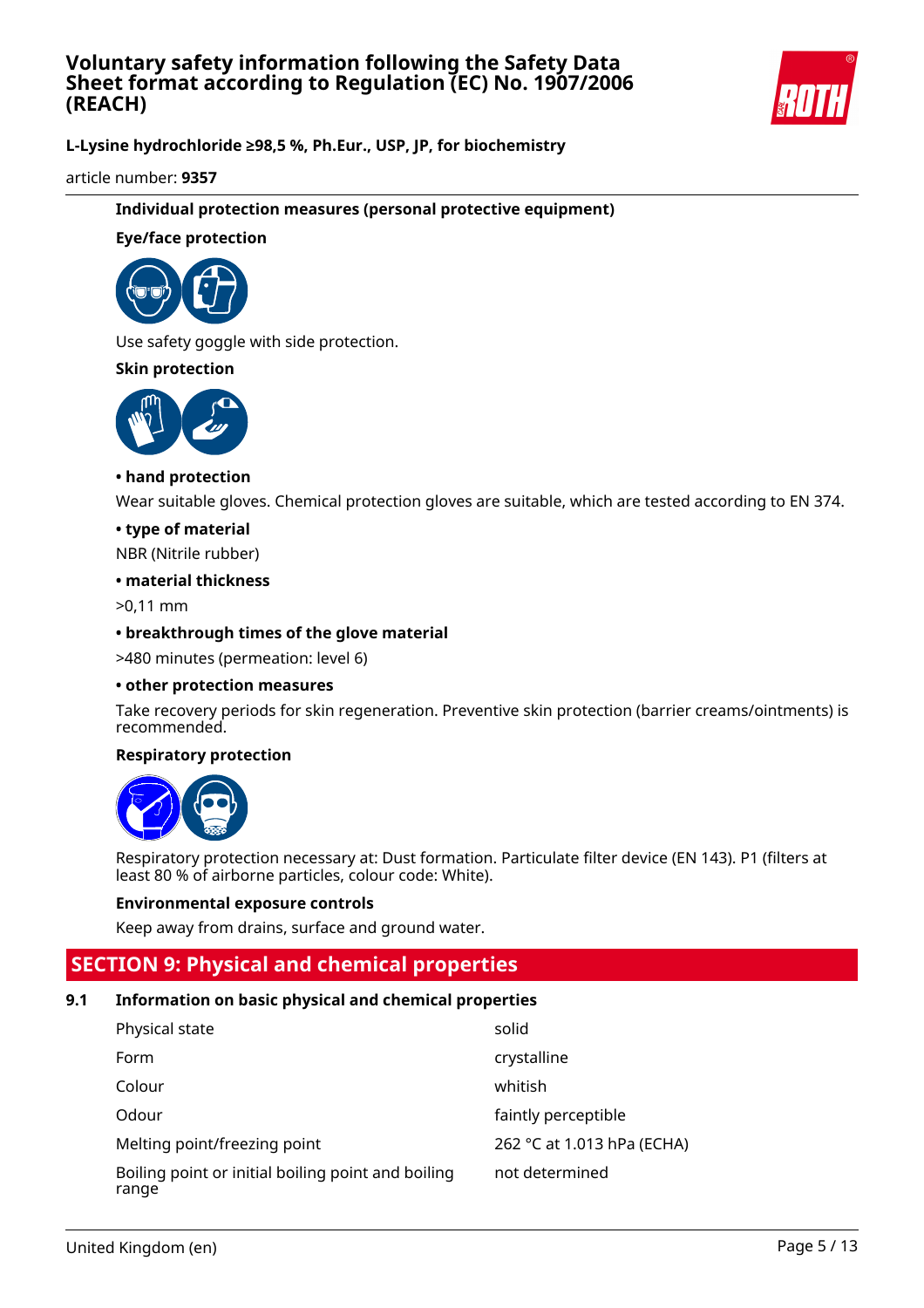

# **L-Lysine hydrochloride ≥98,5 %, Ph.Eur., USP, JP, for biochemistry**

article number: **9357**

|     | Flammability                                           | this material is combustible, but will not ignite<br>readily   |
|-----|--------------------------------------------------------|----------------------------------------------------------------|
|     | Lower and upper explosion limit                        | not determined                                                 |
|     | Flash point                                            | not applicable                                                 |
|     | Auto-ignition temperature                              | not determined                                                 |
|     | Decomposition temperature                              | >262 °C (ECHA)                                                 |
|     | pH (value)                                             | 5,5 – 6 (in aqueous solution: 100 $9/1$ , 20 °C)               |
|     | Kinematic viscosity                                    | not relevant                                                   |
|     | Solubility(ies)                                        |                                                                |
|     | Water solubility                                       | 500 $9/1$ at 20 °C (easily soluble (> 1 g/l)) (ECHA)           |
|     | Partition coefficient                                  |                                                                |
|     | Partition coefficient n-octanol/water (log value):     | $-3,3(24 °C)$ (ECHA)                                           |
|     | Soil organic carbon/water (log KOC)                    | 4,95 (ECHA)                                                    |
|     | Vapour pressure                                        | not determined                                                 |
|     | Density and/or relative density                        |                                                                |
|     | Density                                                | 0,67 $9/_{cm^3}$                                               |
|     | Relative vapour density                                | information on this property is not available                  |
|     | <b>Bulk density</b>                                    | $-360$ kg/ <sub>m<sup>3</sup></sub>                            |
|     | Particle characteristics                               | No data available.                                             |
|     | Other safety parameters                                |                                                                |
|     | Oxidising properties                                   | none                                                           |
| 9.2 | <b>Other information</b>                               |                                                                |
|     | Information with regard to physical hazard<br>classes: | hazard classes acc. to GHS<br>(physical hazards): not relevant |
|     | Other safety characteristics:                          |                                                                |
|     | Surface tension                                        | 74 $\rm{mN}_{/m}$ (20 °C) (ECHA)                               |
|     |                                                        |                                                                |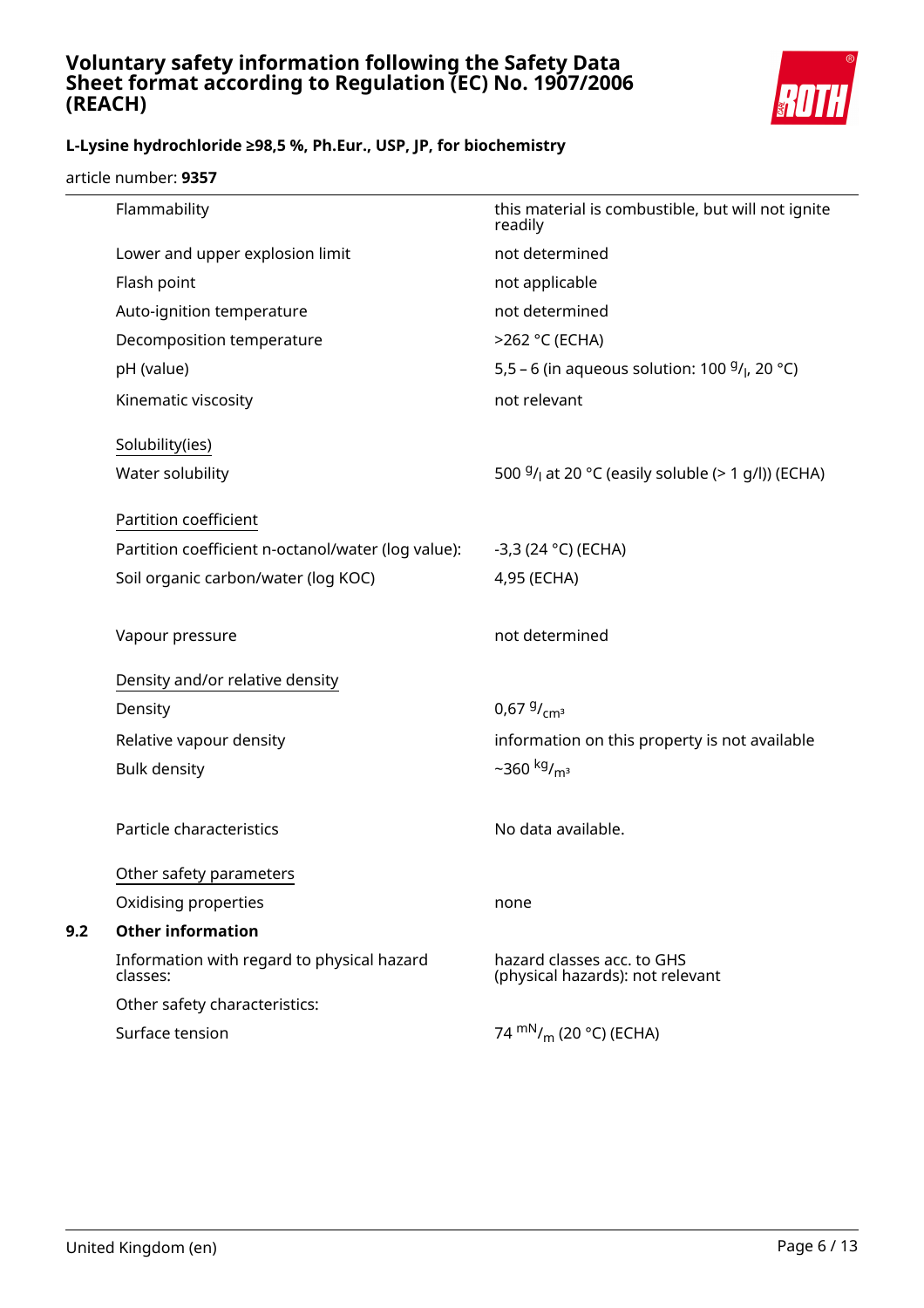

**L-Lysine hydrochloride ≥98,5 %, Ph.Eur., USP, JP, for biochemistry**

article number: **9357**

# **SECTION 10: Stability and reactivity**

#### **10.1 Reactivity**

The product in the delivered form is not dust explosion capable; the enrichment of fine dust however leads to the danger of dust explosion.

#### **10.2 Chemical stability**

The material is stable under normal ambient and anticipated storage and handling conditions of temperature and pressure.

#### **10.3 Possibility of hazardous reactions**

**Violent reaction with:** strong oxidiser

#### **10.4 Conditions to avoid**

Keep away from heat. Decompostion takes place from temperatures above: >262 °C.

#### **10.5 Incompatible materials**

There is no additional information.

#### **10.6 Hazardous decomposition products**

Hazardous combustion products: see section 5.

# **SECTION 11: Toxicological information**

### **11.1 Information on hazard classes as defined in Regulation (EC) No 1272/2008**

#### **Classification according to GHS (1272/2008/EC, CLP)**

This substance does not meet the criteria for classification in accordance with Regulation No 1272/ 2008/EC.

#### **Acute toxicity**

Shall not be classified as acutely toxic.

| <b>Acute toxicity</b>     |                 |                                        |                |               |               |
|---------------------------|-----------------|----------------------------------------|----------------|---------------|---------------|
| <b>Exposure route</b>     | <b>Endpoint</b> | <b>Value</b>                           | <b>Species</b> | <b>Method</b> | <b>Source</b> |
| oral                      | LD50            | $8.000 - 16.000$ mg/<br>kg             | rat            |               | <b>ECHA</b>   |
| inhalation: dust/<br>mist | <b>LC50</b>     | >5,51 <sup>g</sup> / <sub>m3</sub> /4h | rat            |               | <b>ECHA</b>   |

#### **Skin corrosion/irritation**

Shall not be classified as corrosive/irritant to skin.

#### **Serious eye damage/eye irritation**

Shall not be classified as seriously damaging to the eye or eye irritant.

### **Respiratory or skin sensitisation**

Shall not be classified as a respiratory or skin sensitiser.

### **Germ cell mutagenicity**

Shall not be classified as germ cell mutagenic.

### **Carcinogenicity**

Shall not be classified as carcinogenic.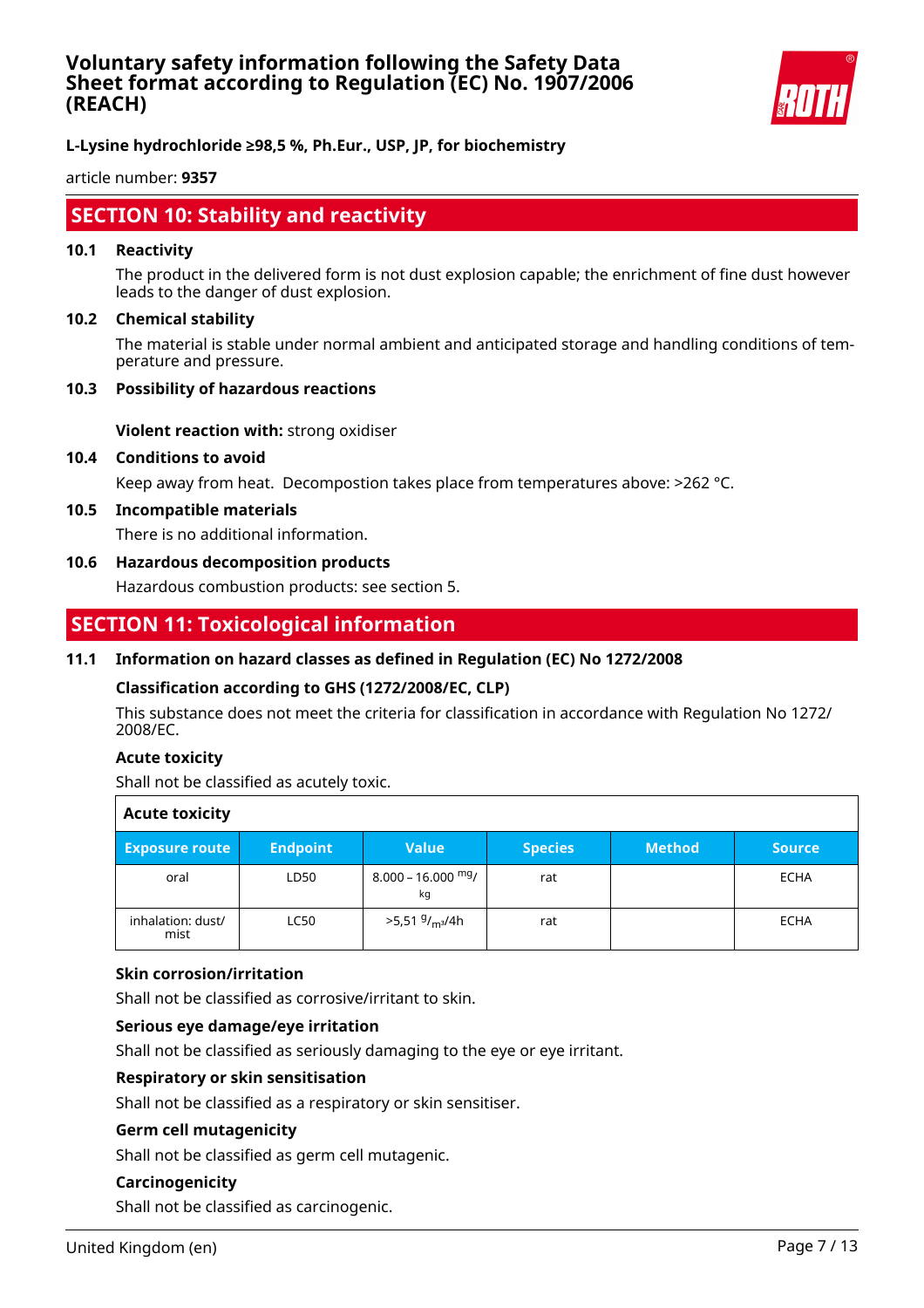

# **L-Lysine hydrochloride ≥98,5 %, Ph.Eur., USP, JP, for biochemistry**

article number: **9357**

### **Reproductive toxicity**

Shall not be classified as a reproductive toxicant.

### **Specific target organ toxicity - single exposure**

Shall not be classified as a specific target organ toxicant (single exposure).

### **Specific target organ toxicity - repeated exposure**

Shall not be classified as a specific target organ toxicant (repeated exposure).

### **Aspiration hazard**

Shall not be classified as presenting an aspiration hazard.

# **Symptoms related to the physical, chemical and toxicological characteristics**

### **• If swallowed**

Data are not available.

### **• If in eyes**

Data are not available.

### **• If inhaled**

Data are not available.

### **• If on skin**

Data are not available.

# **• Other information**

Health effects are not known.

# **11.2 Endocrine disrupting properties**

Not listed.

# **11.3 Information on other hazards**

There is no additional information.

# **SECTION 12: Ecological information**

# **12.1 Toxicity**

Shall not be classified as hazardous to the aquatic environment.

| <b>Aquatic toxicity (acute)</b> |                     |                       |               |                         |
|---------------------------------|---------------------|-----------------------|---------------|-------------------------|
| <b>Endpoint</b>                 | <b>Value</b>        | <b>Species</b>        | <b>Source</b> | <b>Exposure</b><br>time |
| <b>LC50</b>                     | $>103 \frac{mg}{l}$ | fish                  | <b>ECHA</b>   | 24 h                    |
| <b>EC50</b>                     | $>106$ mg/          | aquatic invertebrates | <b>ECHA</b>   | 24 h                    |
| ErC50                           | $>100 \frac{mg}{l}$ | algae                 | <b>ECHA</b>   | 72 h                    |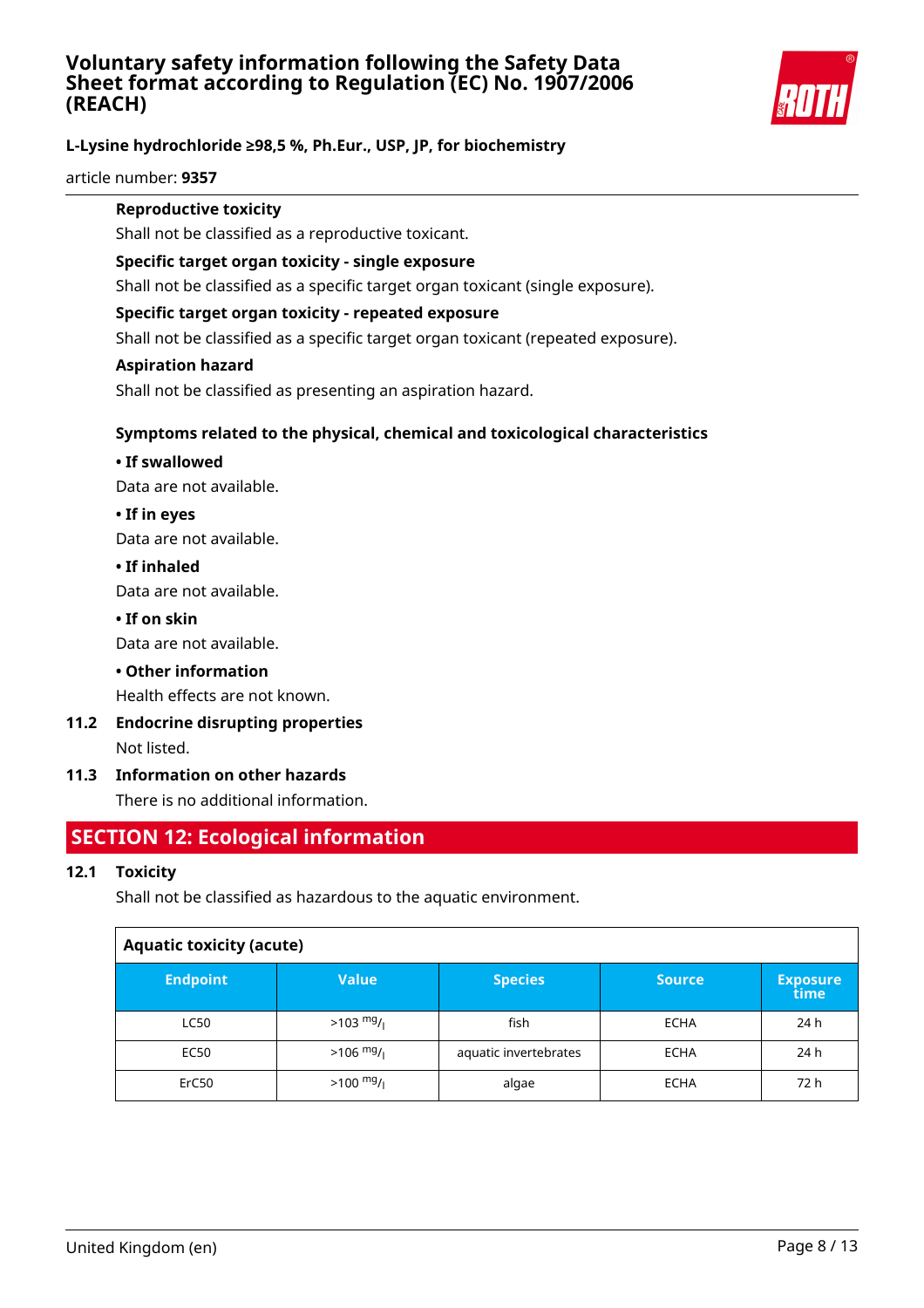

# **L-Lysine hydrochloride ≥98,5 %, Ph.Eur., USP, JP, for biochemistry**

article number: **9357**

| <b>Aquatic toxicity (chronic)</b> |                     |                |               |                         |
|-----------------------------------|---------------------|----------------|---------------|-------------------------|
| <b>Endpoint</b>                   | <b>Value</b>        | <b>Species</b> | <b>Source</b> | <b>Exposure</b><br>time |
| <b>EC50</b>                       | $>100 \frac{mg}{l}$ | microorganisms | <b>ECHA</b>   | 3 h                     |

### **Biodegradation**

The substance is readily biodegradable.

#### **12.2 Process of degradability**

Theoretical Oxygen Demand with nitrification: 1,599  $mg/m<sub>0</sub>$ Theoretical Oxygen Demand: 1,226  $mg/m<sub>g</sub>$ Theoretical Carbon Dioxide: 1,446 mg/mg

#### **12.3 Bioaccumulative potential**

Does not significantly accumulate in organisms.

|  | n-octanol/water (log KOW) |
|--|---------------------------|
|--|---------------------------|

### **12.4 Mobility in soil**

-3,3 (24 °C) (ECHA)

# **12.5 Results of PBT and vPvB assessment** Data are not available.

**12.6 Endocrine disrupting properties** Not listed.

#### **12.7 Other adverse effects**

Data are not available.

# **SECTION 13: Disposal considerations**

### **13.1 Waste treatment methods**



Consult the appropriate local waste disposal expert about waste disposal.

#### **Sewage disposal-relevant information**

Do not empty into drains.

#### **13.2 Relevant provisions relating to waste**

The allocation of waste identity numbers/waste descriptions must be carried out according to the EEC, specific to the industry and process. Waste catalogue ordinance (Germany).

### **13.3 Remarks**

Waste shall be separated into the categories that can be handled separately by the local or national waste management facilities. Please consider the relevant national or regional provisions.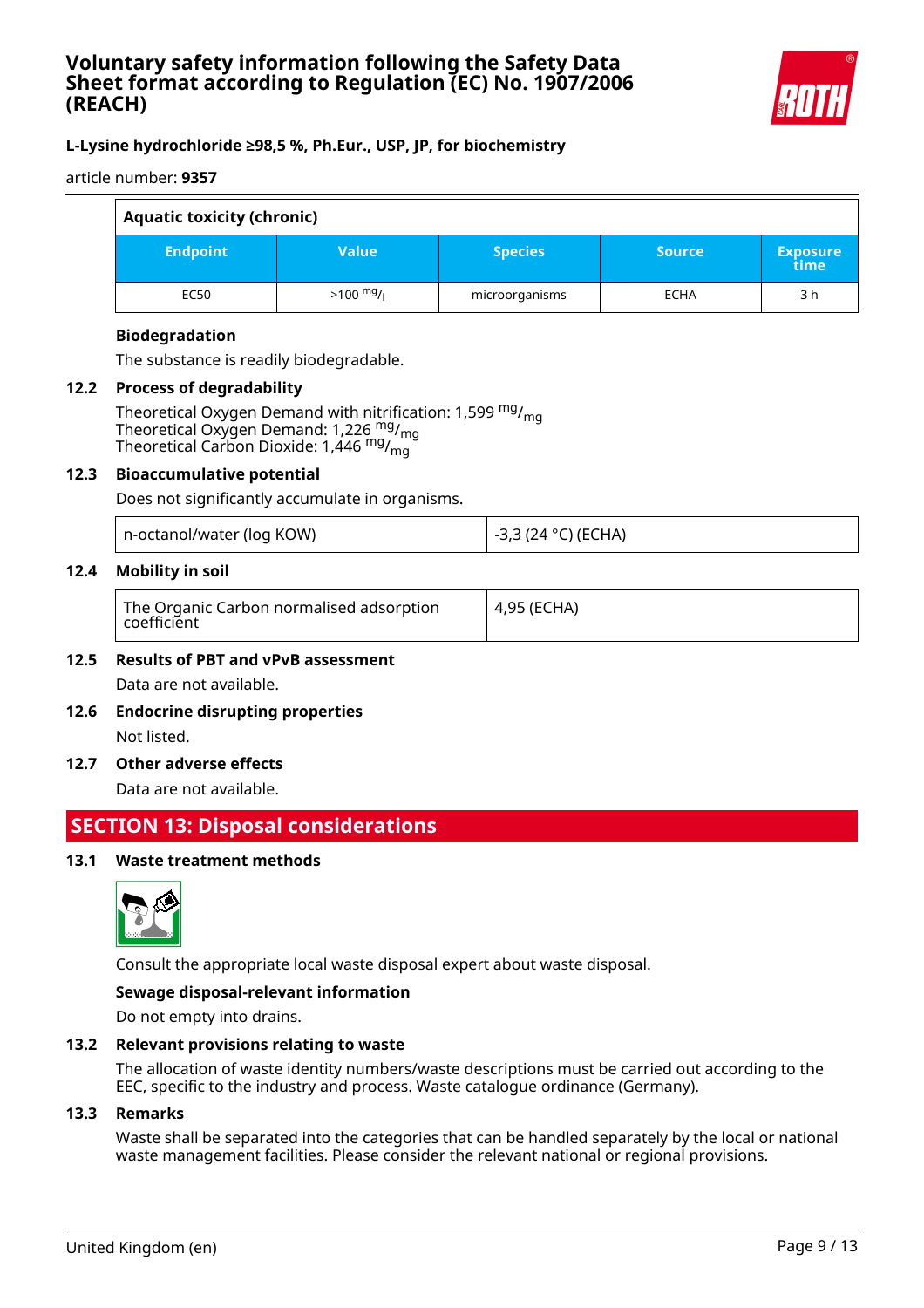

# **L-Lysine hydrochloride ≥98,5 %, Ph.Eur., USP, JP, for biochemistry**

article number: **9357**

# **SECTION 14: Transport information**

- **14.1 UN number or ID number not subject to transport regulations**
- **14.2 UN proper shipping name** not assigned
- **14.3 Transport hazard class(es)** none
- **14.4 Packing group not assigned**
- 

**14.5 Environmental hazards** non-environmentally hazardous acc. to the dangerous goods regulations

- **14.6 Special precautions for user** There is no additional information.
- **14.7 Maritime transport in bulk according to IMO instruments** The cargo is not intended to be carried in bulk.
- **14.8 Information for each of the UN Model Regulations**

# **Transport of dangerous goods by road, rail and inland waterway (ADR/RID/ADN) - Additional information**

Not subject to ADR, RID and ADN.

**International Maritime Dangerous Goods Code (IMDG) - Additional information** Not subject to IMDG.

**International Civil Aviation Organization (ICAO-IATA/DGR) - Additional information** Not subject to ICAO-IATA.

# **SECTION 15: Regulatory information**

**15.1 Safety, health and environmental regulations/legislation specific for the substance or mixture**

**Relevant provisions of the European Union (EU)**

#### **Restrictions according to REACH, Annex XVII**

not listed

# **List of substances subject to authorisation (REACH, Annex XIV)/SVHC - candidate list** Not listed.

**Seveso Directive**

|           | 2012/18/EU (Seveso III)                      |                                                                                                   |              |  |  |  |
|-----------|----------------------------------------------|---------------------------------------------------------------------------------------------------|--------------|--|--|--|
| <b>No</b> | <b>Dangerous substance/hazard categories</b> | Qualifying quantity (tonnes) for the application of lower and upper-tier re-<br><b>auirements</b> | <b>Notes</b> |  |  |  |
|           | not assigned                                 |                                                                                                   |              |  |  |  |

### **Deco-Paint Directive**

**VOC content**  $\begin{array}{ccc} \vert & 0 \end{array}$ 

**Industrial Emissions Directive (IED)**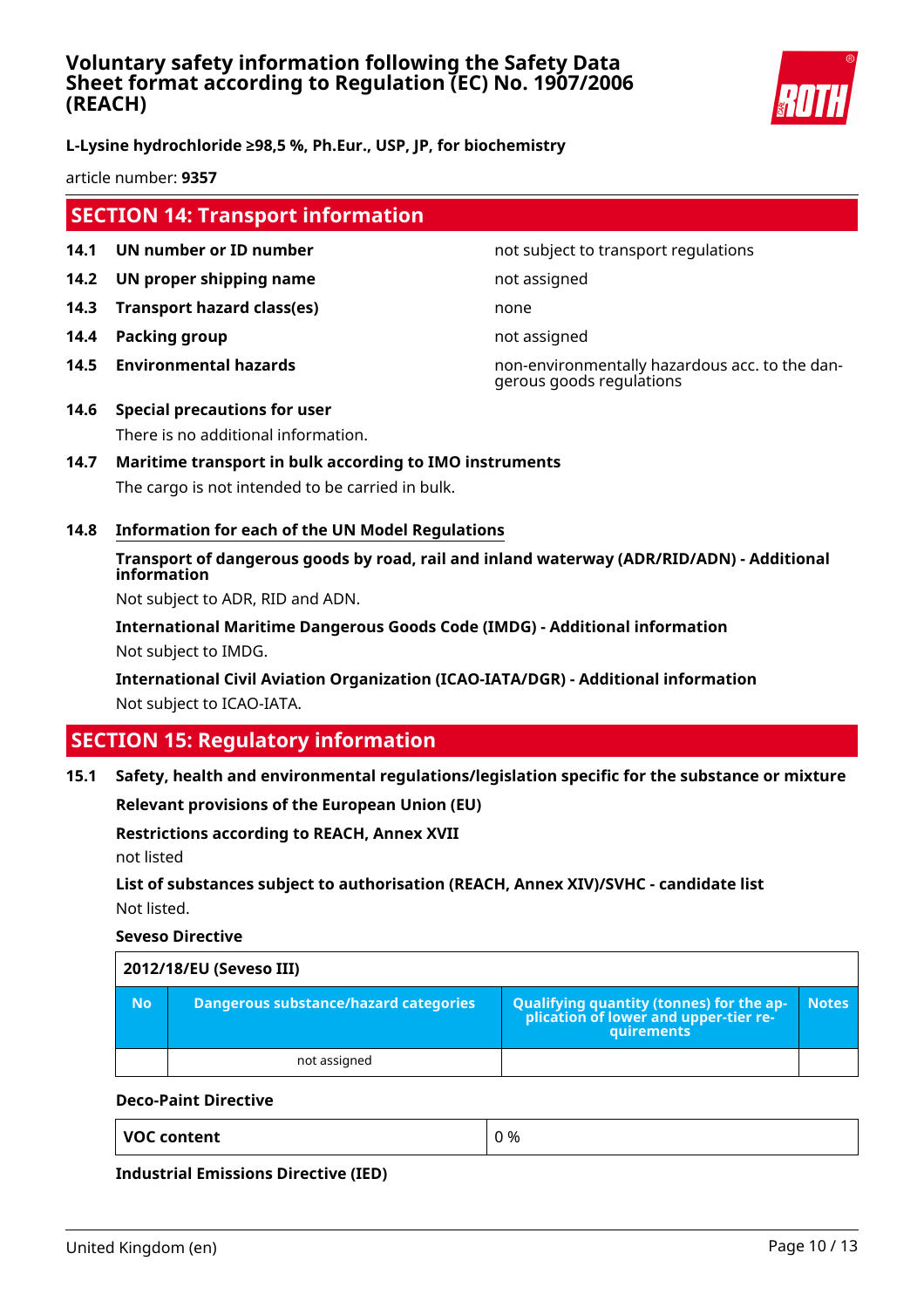

# **L-Lysine hydrochloride ≥98,5 %, Ph.Eur., USP, JP, for biochemistry**

article number: **9357**

| <b>VOC content</b> | J % |
|--------------------|-----|

#### **Directive on the restriction of the use of certain hazardous substances in electrical and electronic equipment (RoHS)**

not listed

#### **Regulation concerning the establishment of a European Pollutant Release and Transfer Register (PRTR)**

not listed

### **Water Framework Directive (WFD)**

| List of pollutants (WFD) |                                                                                                            |               |           |                |
|--------------------------|------------------------------------------------------------------------------------------------------------|---------------|-----------|----------------|
| Name of substance        | Name acc. to inventory                                                                                     | <b>CAS No</b> | Listed in | <b>Remarks</b> |
| L-Lysine hydrochloride   | Organohalogen compounds and<br>substances which may form such<br>compounds in the aquatic envir-<br>onment |               | A)        |                |

**Legend**

A) Indicative list of the main pollutants

### **Regulation on the marketing and use of explosives precursors**

not listed

#### **Regulation on drug precursors**

not listed

#### **Regulation on substances that deplete the ozone layer (ODS)**

not listed

#### **Regulation concerning the export and import of hazardous chemicals (PIC)**

not listed

#### **Regulation on persistent organic pollutants (POP)**

not listed

#### **Other information**

Directive 94/33/EC on the protection of young people at work. Observe employment restrictions under the Maternity Protection Directive (92/85/EEC) for expectant or nursing mothers.

#### **National inventories**

| <b>Country</b> | <b>Inventory</b> | <b>Status</b>       |
|----------------|------------------|---------------------|
| AU             | <b>AICS</b>      | substance is listed |
| CA             | <b>DSL</b>       | substance is listed |
| <b>CN</b>      | <b>IECSC</b>     | substance is listed |
| EU             | <b>ECSI</b>      | substance is listed |
| <b>EU</b>      | REACH Reg.       | substance is listed |
| <b>KR</b>      | KECI             | substance is listed |
| <b>MX</b>      | INSQ             | substance is listed |
|                |                  |                     |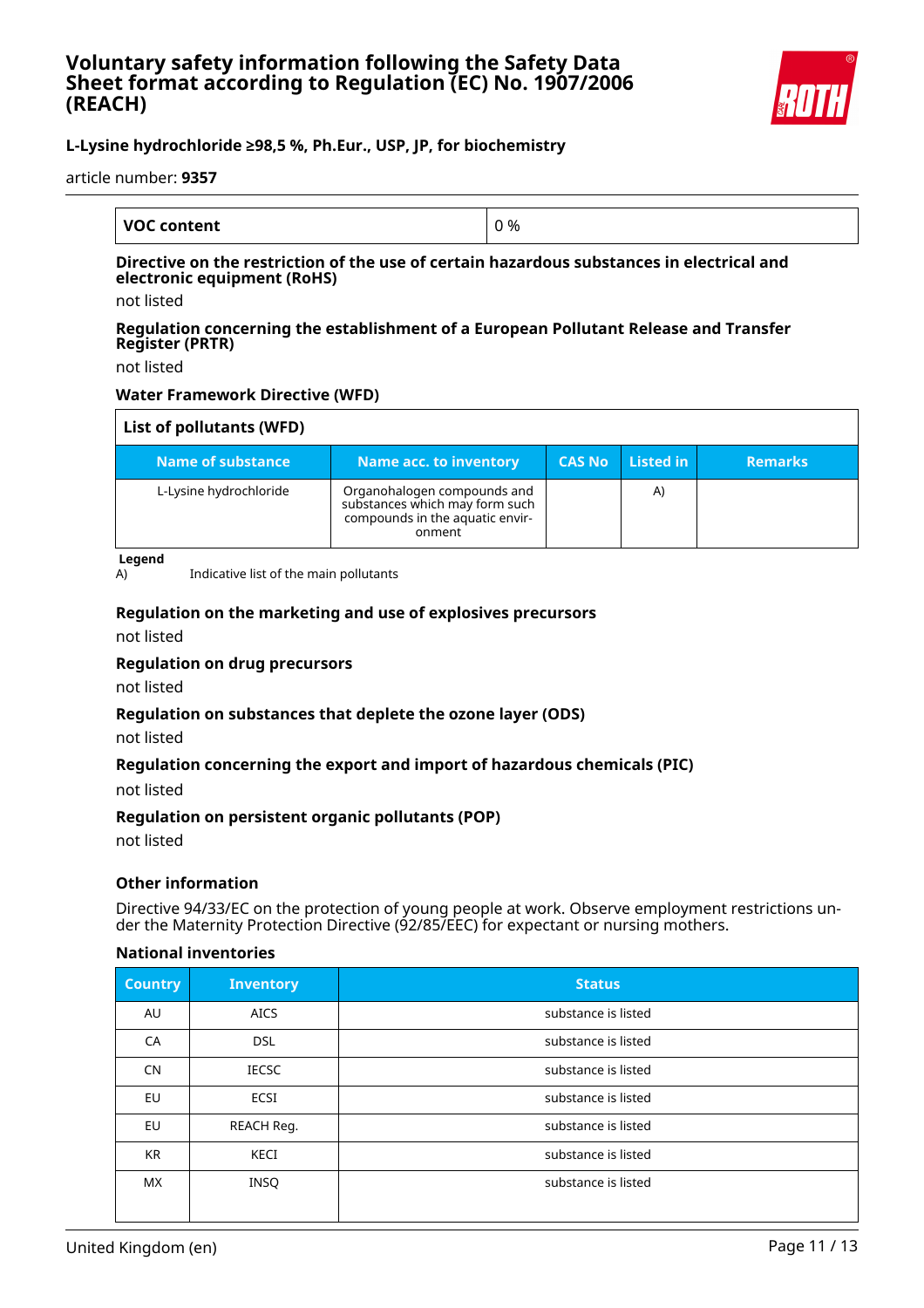

# **L-Lysine hydrochloride ≥98,5 %, Ph.Eur., USP, JP, for biochemistry**

article number: **9357**

| <b>Country</b> | <b>Inventory</b> | <b>Status</b>       |
|----------------|------------------|---------------------|
| NZ             | NZIoC            | substance is listed |
| <b>PH</b>      | <b>PICCS</b>     | substance is listed |
| TR             | <b>CICR</b>      | substance is listed |
| TW             | <b>TCSI</b>      | substance is listed |
| US             | <b>TSCA</b>      | substance is listed |

#### **Legend**

| <b>AICS</b><br><b>CICR</b> | Australian Inventory of Chemical Substances<br>Chemical Inventory and Control Regulation |
|----------------------------|------------------------------------------------------------------------------------------|
| <b>DSL</b>                 | Domestic Substances List (DSL)                                                           |
| ECSI                       | EC Substance Inventory (EINECS, ELINCS, NLP)                                             |
| <b>IECSC</b>               | Inventory of Existing Chemical Substances Produced or Imported in China                  |
| INSO                       | National Inventory of Chemical Substances                                                |
| KECI                       | Korea Existing Chemicals Inventory                                                       |
| <b>NZIOC</b>               | New Zealand Inventory of Chemicals                                                       |
| <b>PICCS</b>               | Philippine Inventory of Chemicals and Chemical Substances (PICCS)                        |
|                            | REACH Reg. REACH registered substances                                                   |
| TCSI                       | Taiwan Chemical Substance Inventory                                                      |
| TSCA                       | Toxic Substance Control Act                                                              |

#### **15.2 Chemical Safety Assessment**

No Chemical Safety Assessment has been carried out for this substance.

# **SECTION 16: Other information**

#### **Indication of changes (revised safety data sheet)**

Alignment to regulation: Regulation (EC) No. 1907/2006 (REACH), amended by 2020/878/EU

#### Restructuring: section 9, section 14

| <b>Section</b> | <b>Former entry (text/value)</b>                      | <b>Actual entry (text/value)</b>                                                                                             | Safety-<br>relev-<br>ant |
|----------------|-------------------------------------------------------|------------------------------------------------------------------------------------------------------------------------------|--------------------------|
| 2.2            | Signal word:<br>not required                          |                                                                                                                              | yes                      |
| 2.3            | Other hazards:<br>There is no additional information. | Other hazards                                                                                                                | yes                      |
| 2.3            |                                                       | Results of PBT and vPvB assessment:<br>According to the results of its assessment, this<br>substance is not a PBT or a vPvB. | yes                      |

#### **Abbreviations and acronyms**

| Abbr.      | <b>Descriptions of used abbreviations</b>                                                                                                                                                                                       |
|------------|---------------------------------------------------------------------------------------------------------------------------------------------------------------------------------------------------------------------------------|
| ADN        | Accord européen relatif au transport international des marchandises dangereuses par voies de naviga-<br>tion intérieures (European Agreement concerning the International Carriage of Dangerous Goods by In-<br>land Waterways) |
| <b>ADR</b> | Accord relatif au transport international des marchandises dangereuses par route (Agreement concern-<br>ing the International Carriage of Dangerous Goods by Road)                                                              |
| CAS        | Chemical Abstracts Service (service that maintains the most comprehensive list of chemical substances)                                                                                                                          |
| <b>CLP</b> | Regulation (EC) No 1272/2008 on classification, labelling and packaging of substances and mixtures                                                                                                                              |
| <b>DGR</b> | Dangerous Goods Regulations (see IATA/DGR)                                                                                                                                                                                      |